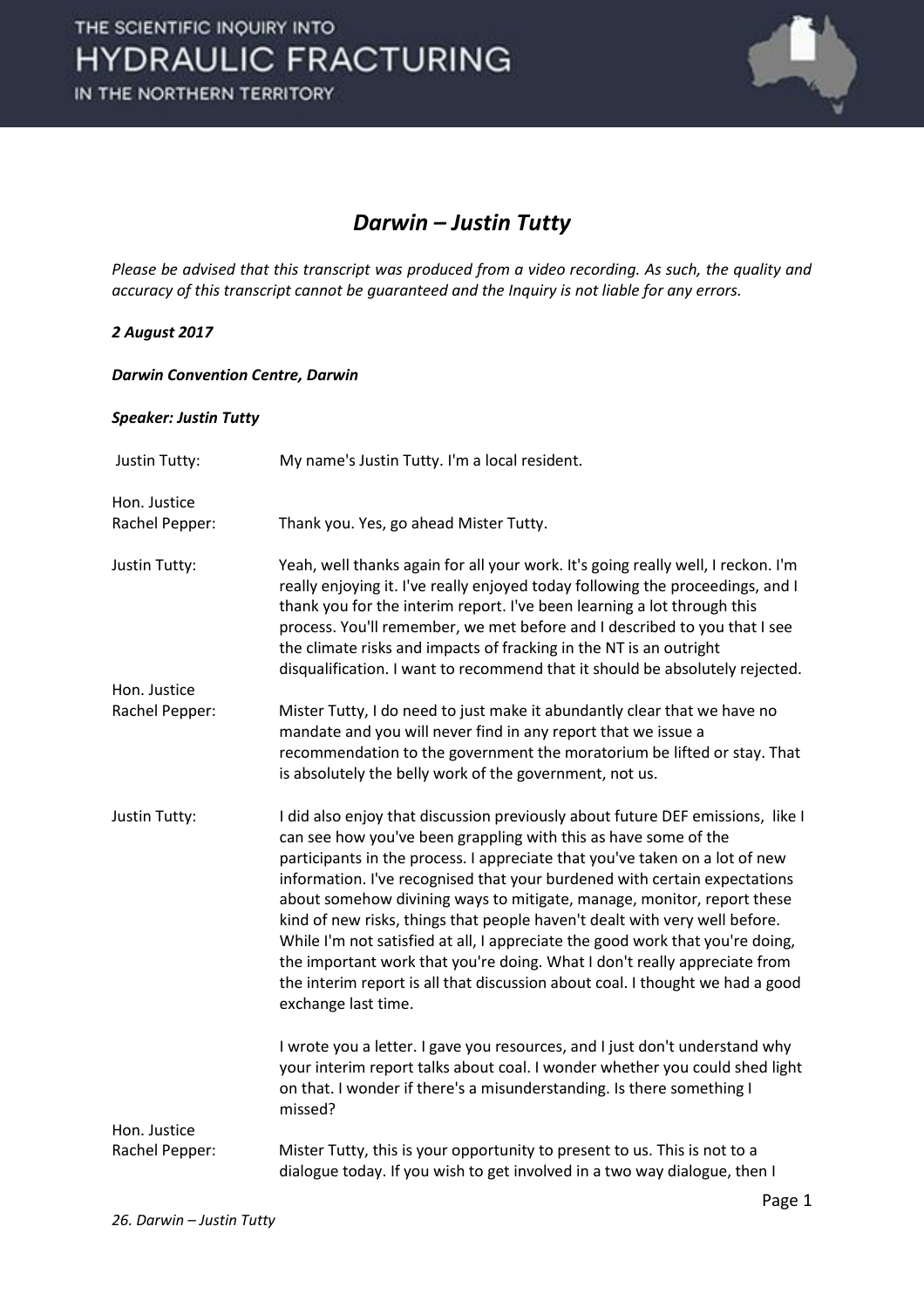# THE SCIENTIFIC INQUIRY INTO **HYDRAULIC FRACTURING**

IN THE NORTHERN TERRITORY



would urge you to come to one of our community forums where that type of interaction can take place. This is your opportunity to present us with information today. Thank you.

Justin Tutty: I had a similar opportunity before where I believed I gave you good, sensible, logical information about why it was ridiculous to be comparing the threat of anti-frack to gas to coal. I don't understand why you're continuing to make that comparison. I don't understand why the sensible logic I presented to you previously is not evident in your interim report. I call upon you to have another look at what I've given you already. I invite you to consider whether you can defend the nonsense that you've written comparing gas to coal. No one should be using coal now. No one should be using gas now. I think someone said previously today that if the best you can say about this threat is that it might be better than coal, it's got nothing to go for it.

> I would like to refer to one particular sentence from your interim report and try to share with you my disgust. "For a gas fill producing a thousand terajoules per day of gas where all of this additional natural gas displaces coal from electricity production in Australia, then our greenhouse gas savings are some 26 megatons year to over year. Five percent of Australia's greenhouse gas emission infantry ... " We don't use coal in the NT. My understanding is that all these frackers want to export as fast as possible to the first available buyer. I'm not aware of any structure that lets us imagine that this gas might be displacing coal in Australia. I described that to you last time, and I see no evidence in your report that there might be. Similarly, I'm not aware of any international structure that might give us any confidence that quickly ripped up and exported anti-fracked gas may be displacing coal anywhere in the world.

> I urge you to consider from a risk management perspective the likelihood that anti-fracked gas would be exploited in addition to rather than displacing coal. Perhaps by locking in new gasified pass stations, it would be perversely displacing the likelihood of cleaner, sustainable, long-term renewable alternatives. I encourage you to give greater consideration to the risk of displacing cleaner technologies than the unfounded fantasy of displacing dirty coal. I think you've heard if not discussion then maybe reference today about the fellow in the suit was talking about when we'd get all the money, when we get all the jobs, when we'd see this bonanza middle of next decade.

 I encourage you to consider the likely status of renewable industries, technologies by the middle of next decade. Personally, I'm thinking deeply about whether there might be great economic benefit in addition to the obvious environmental benefit of sitting back for those ten years. I think there might be greater financial benefit, economic benefit, jobs in addition to the obvious environmental benefit of a livable climate to come from holding on to the likelihood of effective renewable displacement of all fossil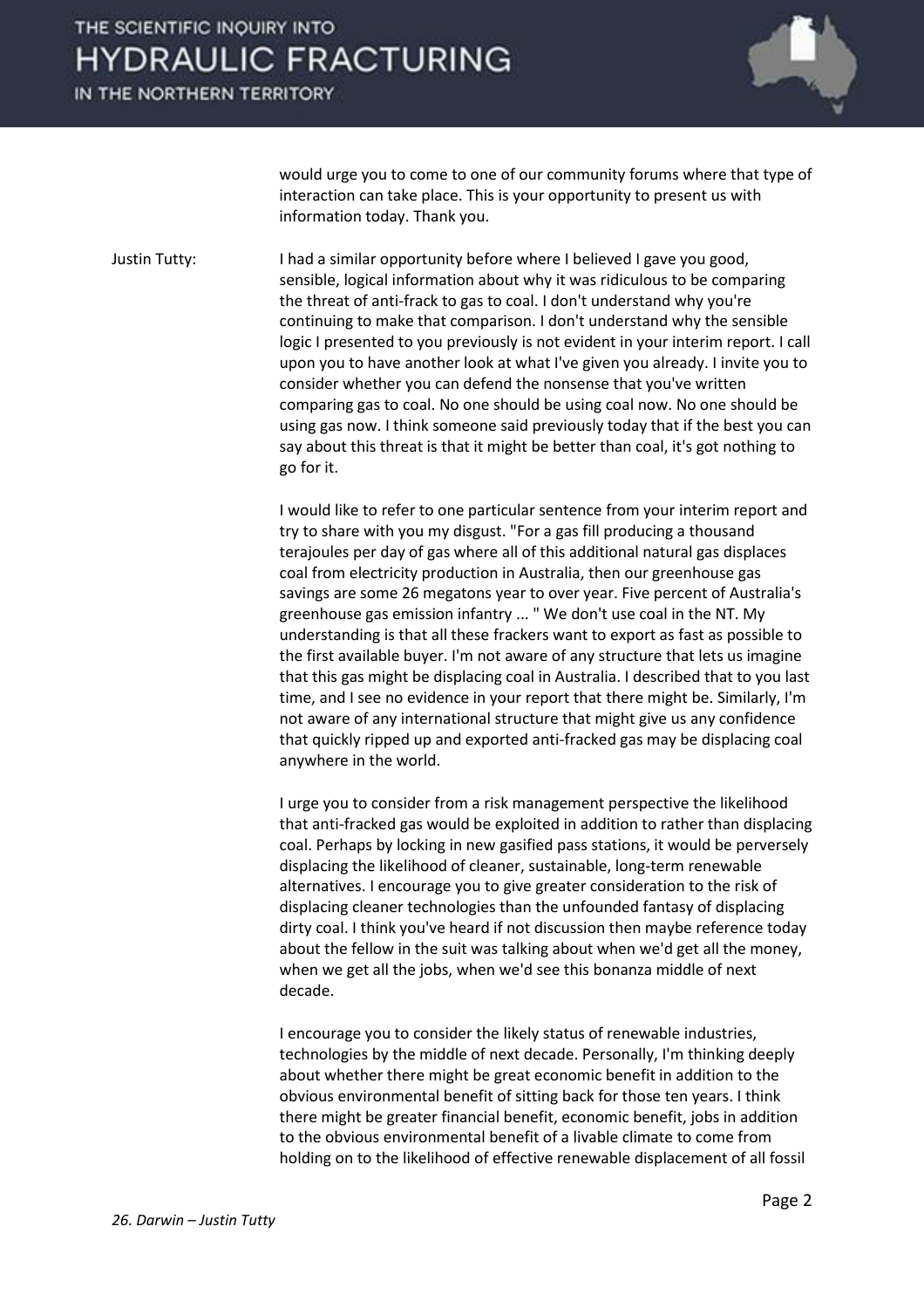

fuels rather than clinging to this fancy order of gas displacing coal. I think that's all I have for you today.

 I mean, there was much I'd like to explore. It's so entertaining. It's so interesting and enjoyable, but what I want you to do for me is to lose this nonsense about coal and think more seriously about the risk of gas displacing solar.

Rachel Pepper: Thank you very much Mister Tutty. Any questions? Yes, Dr. Beck.

Dr Vaughan Beck AM: I'm going to make some observations.

Justin Tutty: Okay.

Hon. Justice

Dr Vaughan Beck AM: Thanks very much for your comments on Chapter Nine. In terms of putting some context around some of the comments that you've made, I'll just note that, I think it's in Table 9.1, where there are estimates made initially as to what that a thousand terajoule per day would represent in gross additions to the greenhouse gas inventory for Australia without considering what use the gas was put to. I think in the report, there is probably effectively two scenarios. One is just total gas supply of 1,000 terajoules per day, and that represents about five percent I think of Australia's greenhouse gas emissions without taking into account any consideration of how that gas would be used.

> There's a second entry there, I think it's 3,400 terajoules, where there is an allowance for gas to be ... I think it might be 80%, I need to check. 80% would be used for export and 20% would be used for domestic application. In taking to account the 80%, then allowances made for the emissions that arise from the actual compression of the gas and the transport of the gas to an overseas market. There is those considerations there. That's phase one of the considerations, trying to get an estimate of what the total gross load would be. Then in looking at what might be the net load in terms of ... you have to look at potential applications for gas.

> In terms of gas, there are many potential applications. It ranges from possible electricity generation. It includes domestic use for both space heating and cooking. It includes commercial use for similar reasons, and it includes industrial use, which could be for process or .. There are multiple potential uses of gas in the marketplace from domestic through to industrial through to electricity. In terms of taking one particular one of those spectrum, we did then say, "Okay, now let's look at the comparison if all of that gas was used for replacement of coal." Now, one can mount an argument that that may not be necessarily the case, but it was one way of at least trying to characterise what would be the net result.

 This then, it looks at the net result of greenhouse gases should there be substitution for coal versus the application of gas. As I've noted previously